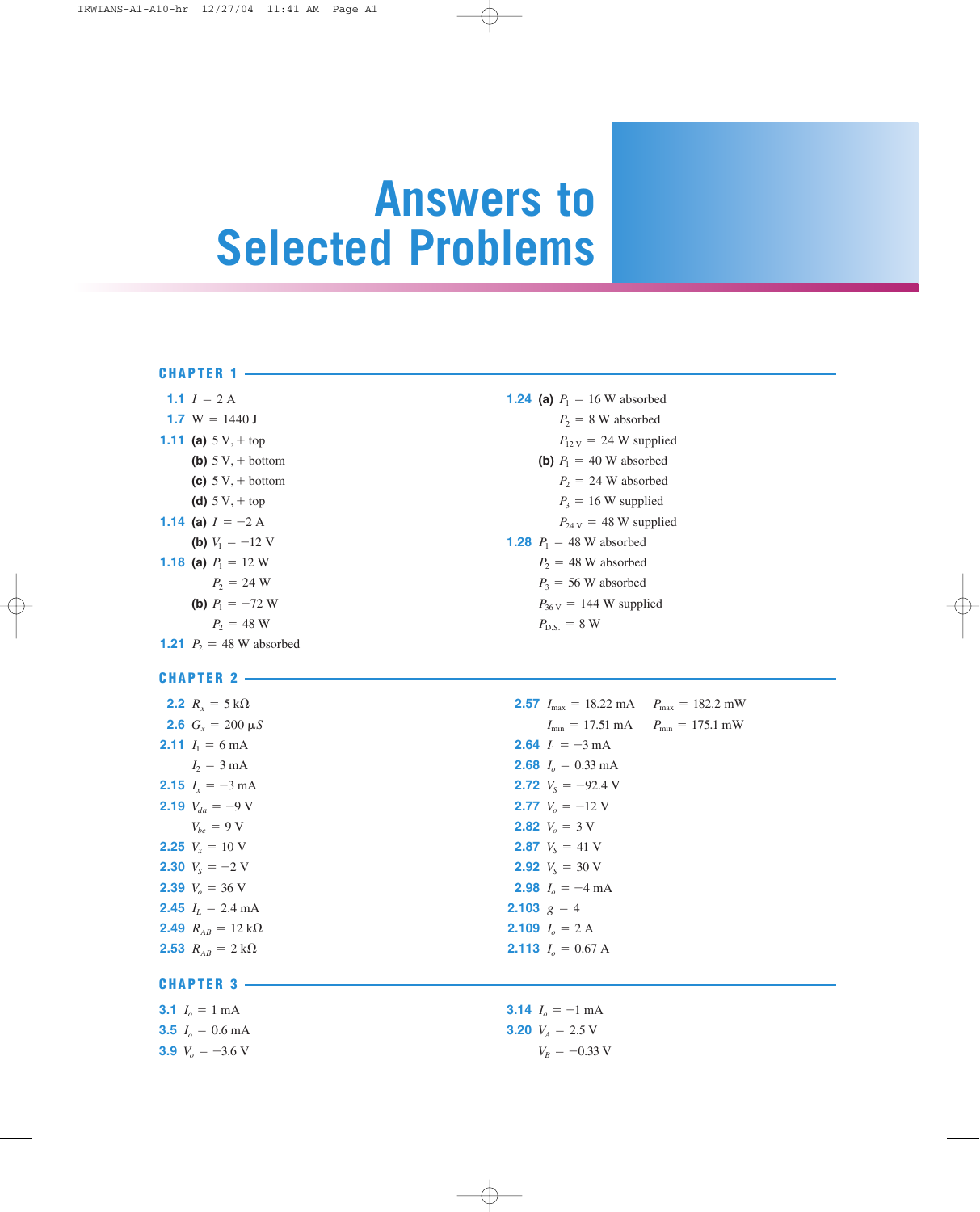A2 ANSWERS TO SELECTED PROBLEMS

| <b>3.27</b> $V_e = 2$ V         | <b>3.54</b> $V_a = -5$ V            |
|---------------------------------|-------------------------------------|
| <b>3.32</b> $V_o = 5 \text{ V}$ | <b>3.59</b> $I_o = 2.88 \text{ mA}$ |
| <b>3.36</b> $V_1 = 11.5$ V      | <b>3.63</b> $V_o = 6.67$ V          |
| $V_2 = 12$ V                    | <b>3.69</b> $I_0 = 2.67 \text{ mA}$ |
| $V_3 = 12$ V                    | <b>3.73</b> $I_o = 1.64 \text{ mA}$ |
| $V_4 = 6.5 V$                   | <b>3.79</b> $V_a = 7.57$ V          |
| <b>3.41</b> $V_e = 8$ V         | <b>3.84</b> $V_e = 6$ V             |
| <b>3.46</b> $V_e = 1.33$ V      | <b>3.89</b> $V_a = -3.33$ V         |
| <b>3.49</b> $V_e = 15$ V        | <b>3.95</b> $Io = 2.88$ mA          |



**CHAPTER 5**



### **4.17** (a)  $V_o = 4V_1 - V_2$ **(b)**  $V_o = 2$  V **(c)**  $4 \text{ V} \leq V_2 \leq 28 \text{ V}$ **4.21**  $\frac{i_o}{i}$ **4.25**  $V_o = 0 \text{ V}$ **4.30**  $V_o = -11.2$  V **4.35**  $V_o = -11.43$  V **4.38**  $v_o = v_1 \left[ 1 + \frac{R_3}{R_3} \right]$  $R<sub>2</sub>$  $+$   $\frac{R_3}{4}$  $\left[\frac{R_3}{R_4}\right]\left(-\frac{R_2}{R_1}\right)$  $v_1$  $=-\frac{1}{2}$  $R_I$

**4.12**  $I_1 = 1 \text{ mA}$   $I_2 = 0 \text{ A}$   $I_3 = 1 \text{ mA}$ 

| <b>5.1</b> $Io = 1.14 \text{ mA}$ | <b>5.50</b> $I_0 = 2.57 \text{ mA}$     |
|-----------------------------------|-----------------------------------------|
| <b>5.5</b> $I_0 = -3.2$ mA        | 5.55 $Io = 0.909$ mA                    |
| <b>5.9</b> $I_0 = -2 \text{ mA}$  | 5.59 $R_{\text{Th}} = 400 \Omega$       |
| 5.14 $V_a = 14.4$ V               | 5.65 $V_a = -0.316$ V                   |
| <b>5.19</b> $I_0 = 0.909$ mA      | 5.70 $V_a = -5$ V                       |
| <b>5.22</b> $Io = 1.6$ mA         | 5.76 $P_{2\,\text{mA}} = 12\,\text{mW}$ |
| 5.28 $V_e = 4.8$ V                | <b>5.81</b> $V_o = 2$ V                 |
| <b>5.33</b> $I_a = 5 \text{ mA}$  | <b>5.85</b> $I_a = -0.5$ mA             |
| 5.37 $V_a = 65.79$ V              | <b>5.94</b> $Io = 1.6$ mA               |
| <b>5.44</b> $L = 1.6$ mA          | 5.98 $R_1 = 99.0 \Omega$                |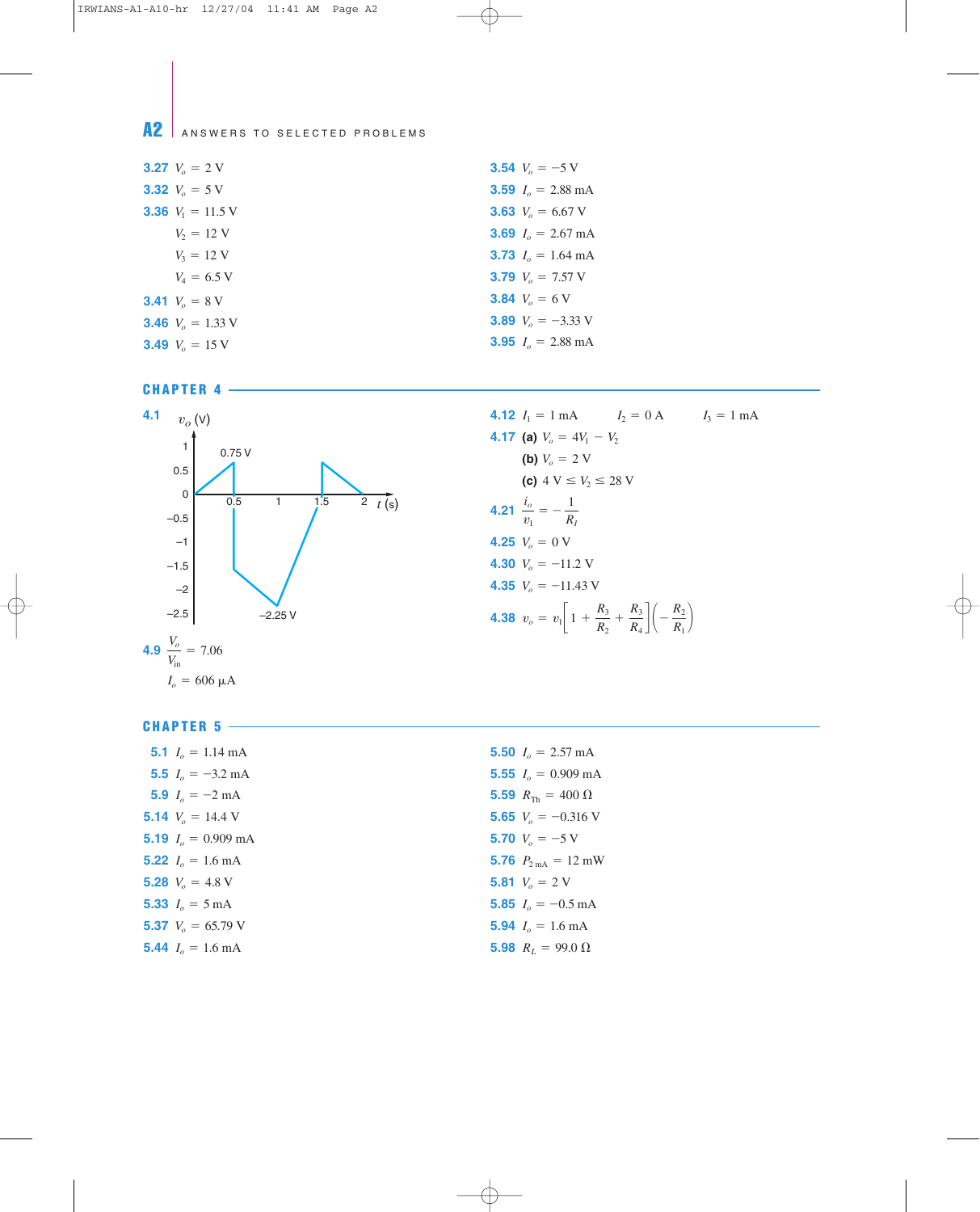# ANSWERS TO SELECTED PROBLEMS  $\|$  A3



**6.33** 
$$
i(t) =\begin{cases} 0 \text{ A} & t < 0 \\ t/2 \text{ A} & 0 \le t \le 2 \text{ ms} \\ (3 \times 10^{-3} - t) \text{ A} & 2 \text{ ms} \le t \le 3 \text{ ms} \\ 0 \text{ A} & t \ge 3 \text{ ms} \end{cases}
$$
  
\n**6.38** (a)  $L = 10 \text{ mH} \pm 10\%$   $9 \text{ mH} \le L \le 11 \text{ mH}$   
\n(b)  $L = 2 \text{ nH} \pm 5\%$   $1.9 \text{ nH} \le L \le 2.1 \text{ nH}$   
\n(c)  $L = 68 \text{ }\mu\text{H} \pm 10\%$   $61.2 \text{ }\mu\text{H} \le L \le 74.8 \text{ }\mu\text{H}$   
\n**6.43**  $P_{R_2} = 21.33 \text{ W}$   $w_C = 144 \text{ J}$   
\n**6.54**  $C_T = 2 \text{ }\mu\text{F}$   
\n**6.60**  $C_{eq} = 3.18 \text{ }\mu\text{F}$   
\n**6.67**  $L_{AB} = 6 \text{ mH}$   
\n**6.73**  $v_o(t) = 3.81 \cos(377t) \text{ V}$ 



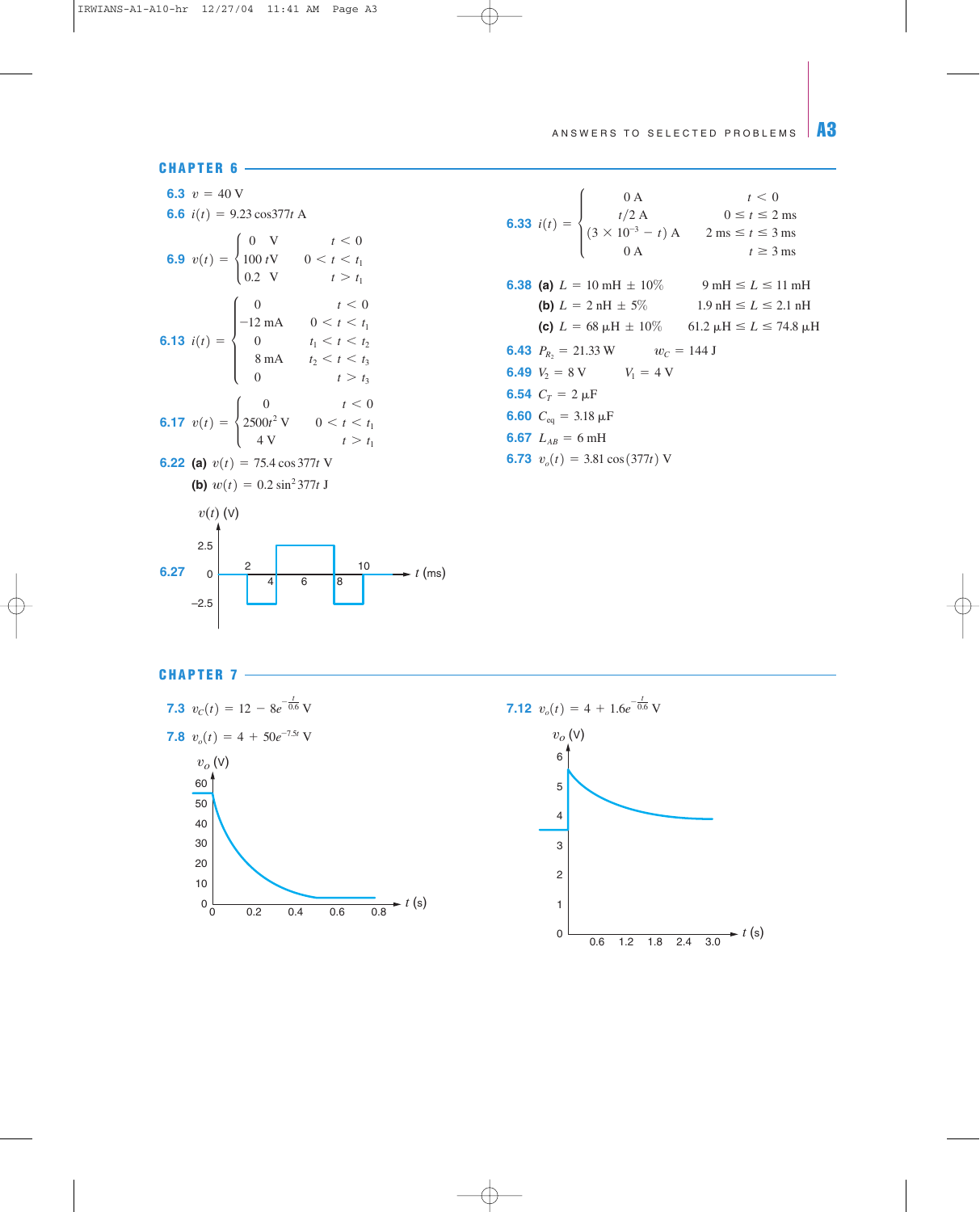A4 ANSWERS TO SELECTED PROBLEMS

7.19 
$$
i_o(t) = 0.67e^{-5t} A
$$
  
\n7.23  $i_o(t) = 0.375 - 1.125e^{-8t} A$   
\n $i_o(A)$   
\n1  
\n0.75  
\n0.25  
\n0.25  
\n0.26  
\n0.27  
\n7.28  $i_o(t) = 2 + 0.5e^{-3.75t} mA$   
\n7.33  $v_o(t) = 4.36e^{-2.73t} V$   
\n7.41  $i_o(t) = 2.4 - 2.4e^{-2.5 \times 10^5 t} mA$   
\n7.41  $i_o(t) = 12 - 3e^{-6t} V$   
\n7.52  $i(t) = -5 + 2.5e^{-4t} A$   
\n7.57  $v_o(t) = 16 - 2.8e^{-1.5t} V$   
\n7.53  $v_o(t) = \begin{cases} 8 - 8e^{-1.25t} V & 0 \le t \le 1 \\ 5.71e^{-1.25(t-1)} V & t > 1 \end{cases}$   
\n7.68  $v_R(0^+) = -8 V$   
\n $i_1(\infty) = 0 A$   
\n $i_1(\infty) = 0 A$ 

7.72 
$$
L = 2
$$
 H  
\n $R_1 = 3 \Omega$   
\n $R_2 = 5 \Omega$   
\n7.75 (a)  $s^2 + 2s + 5 = 0$   
\n(b)  $s_{1,2} = \frac{-2 \pm \sqrt{4 - 20}}{2} = -1 \pm j2 \text{ rad/s}$   
\n(c) underdamped!  
\n $v_1(t) = e^{-t}[A_1 \cos 2t + A_2 \sin 2t]$   
\n7.80  $v(t) = e^{-4t}[10 \cos 2t + 40 \sin 2t]$  V  
\n7.85  $v_o(t) = 12e^{-20t} + 720te^{-20t}$  V



**7.90** 
$$
i(t) = (4.04e^{-T_2t} - 1.54e^{T_1t}) \text{ A}
$$
  $\begin{array}{c} T_1 = 0.08 \text{ s} \\ T_2 = 12.42 \text{ s} \end{array}$ 

**7.95** 
$$
i(t) = e^{-3t} [3 \cos t + 5.4 \sin t] A
$$

**CHAPTER 8 -**

8.1 
$$
f = 63.7 \text{ Hz}
$$
  $T = 15.7 \text{ ms}$   
\n8.2 **a**  $i = v/R$   $i(t) = 5 \cos(377t + 180^\circ)$  A  
\n $I = 5/180^\circ$  A  
\n $I = 6/180^\circ$  A  
\n $I = 6/180^\circ$  A  
\n $I = 6/180^\circ$   
\n $I = 6/180^\circ$   
\n8.3 **EXECUTE:** 6.0377t + 45° = 6 cos(377t - 45°) A  
\n $I = 6/180^\circ$   
\n8.41  $I_o = 2.83/15.9^\circ$  A  
\n $I = 6/180^\circ$   
\n8.52  $V_o = 3.58/153.4^\circ$  V  
\n8.64  $V_o = 5.55/86.8^\circ$  V  
\n8.73  $V_o = 4.71/109.1^\circ$  V  
\n8.75  $V_o = 2.53/71.6^\circ$  V  
\n8.77  $I_o = 2/136.9^\circ$  A  
\n8.77  $I_o = 2/136.9^\circ$  A  
\n8.79  $V_o = 4.71/109.1^\circ$  V  
\n8.80  $V_o = 5.55/86.8^\circ$  V  
\n8.81  $V_o = 5.55/86.8^\circ$  V  
\n8.82  $V_o = 5.55/86.8^\circ$  V  
\n8.83  $V_o = 4/90^\circ$  V  
\n8.84  $V_o = 5.55/86.8^\circ$  V  
\n8.85  $V_o = 4/90^\circ$  A  
\n8.86  $V_o = 5.55/86.8^\circ$  V  
\n8.87  $V_o = 5.55/86.8^\circ$  V  
\n8.88  $V_o = 4/90^\circ$  V  
\n8.89  $V_o = 37.6/100.7^\circ$  A  
\n8.103  $I_o = 17.7/11$ 

**8.41** I<sub>o</sub> = 2.83/45° A  
\n**8.46** Z = -0.508 + j0.586 
$$
\Omega
$$
  
\nZ = 0.776/130.9°  $\Omega$   
\n**8.52** V<sub>o</sub> = 3.58/153.4° V  
\n**8.58** V<sub>o</sub> = 4.56/37.9° V  
\n**8.64** V<sub>o</sub> = 5.55/86.8° V  
\n**8.69** V<sub>o</sub> = 2.53/71.6° V  
\n**8.73** V<sub>o</sub> = 4.71/–98.1° V  
\n**8.77** I<sub>o</sub> = 2/–36.9° A  
\n**8.82** V<sub>o</sub> = 5.55/86.8° V  
\n**8.88** V<sub>oc</sub> = -4 + j4V  
\n**8.93** V<sub>o</sub> = 4/90° V  
\n**8.98** V<sub>o</sub> = 37.6/-60.7° V

**8.103** I<sub>o</sub> = 
$$
17.7 \overline{)-137^\circ}
$$
 A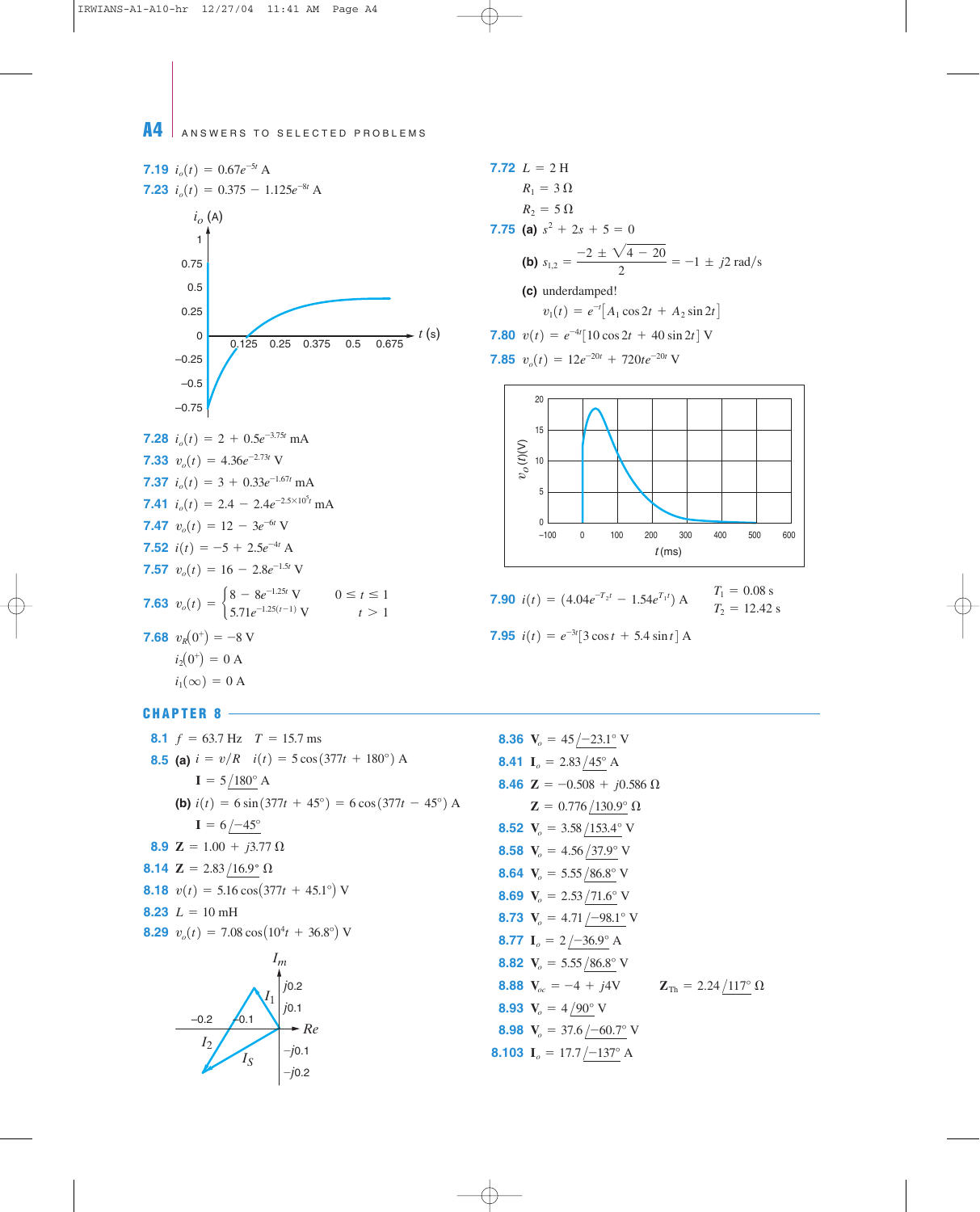### **CHAPTER 9**

**9.2**  $v(t) = 20 \cos(\omega t + 66.9^{\circ})$  V **9.43 9.8**  $P = 4.31$  W **9.13**  $P_{1 \Omega} = 2.25 \text{ W}$ **9.18**  $P_{I_s} = 0.660 \text{ W supplied}$  $P_{V_s} = 0.394$  W supplied **9.23**  $P_{R_L} = 9.92$  W **9.28**  $\mathbf{Z}_L = 2 + j2 \Omega$ **9.34**  $\mathbf{Z}_L = 2.8 + j0.4 \Omega$ **9.39**  $Z_L = 4 + j1 \Omega$  $P_L = 5.00 W$  $P_L = 1.32$  W  $P_L = 1.05 W$  $p(t) = 40 \cos(2\omega t + 96.9^{\circ}) + 32.0 \text{ W}$ 

**9.49**  $I_{\text{rms}} = 3.27 \text{ A}$ **9.53** pf =  $0.833$ **9.57** pf =  $0.65$  lagging **9.63**  $V_S = 303/11.1^\circ$  V<sub>rms</sub>  $pf<sub>S</sub> = 0.73$  lagging **9.67**  $pf_s = 0.72$  lagging **9.73**  $C = 563 \mu F$ **9.79**  $|\mathbf{I}_{\text{man}}| = \begin{cases} 238 \text{ mA} & \text{dry skin} \\ 14.4 \text{ A} & \text{wet skin} \end{cases}$ 14.4 A wet skin  $S_{V_s} = 46.3 / 43.8^\circ$  kVA **9.43**  $V_{\text{rms}} = 1.87 \text{ V}$ 

## **CHAPTER 10**

- **10.5**  $\frac{V_o}{V}$ **10.11**  $V_o = 10.15 / 10.8^\circ$  V **10.15**  $V_o = 2.17 / 5.19°$  V **10.18**  $I_o = 3.25/66.0^{\circ}$  A **10.25**  $V_o = 1.24 \div 120^\circ$  V **10.31**  $V_o = 12.2 / 15.0^{\circ}$  V **10.36**  $V_o = 2.5/36.9°$  V **10.40**  $\mathbf{Z}_{in} = 4.6 + j3.2 \Omega$ **10.47**  $w(t = 1 \text{ ms}) = 94.1 \mu\text{J}$  $\frac{V_o}{V_S} = 0.140 / 24.8^\circ$  **10.52** 
	- **10.57**  $I_1 = -1.84 / 0^{\circ}$  A  $V_1 = 6.48 / 0^{\circ}$  V **10.63**  $V_o = 1.80 \div 140^\circ$  V **10.69**  $V_s = 14.14 / 165^\circ$  V **10.73**  $V_s = 30.9 / 153^\circ$  V  $I_2 = 0.46/0^{\circ}$  A **V**<sub>2</sub> = 25.9/0<sup>°</sup> V  $I_2 = -I_1/n = 1.90/138^\circ$  A  $V_2 = nV_1 = 10.72 / 3.4$ ° V **10.52**  $V_1 = 5.36/3.4$ ° V

## **CHAPTER 11**

**11.2**  $V_{an} = 100 / 45^{\circ}$  V rms  $V_{ca} = 171 / -165$ ° V rms  $V_{bc} = 171 / -45$ ° V rms  $V_{ab} = 100\sqrt{3}/75^{\circ}$  V rms = 171/75<sup>°</sup> V rms  $V_{cn} = 100/165^{\circ}$  V rms  $V_{bn} = 100 / -75$ ° V rms

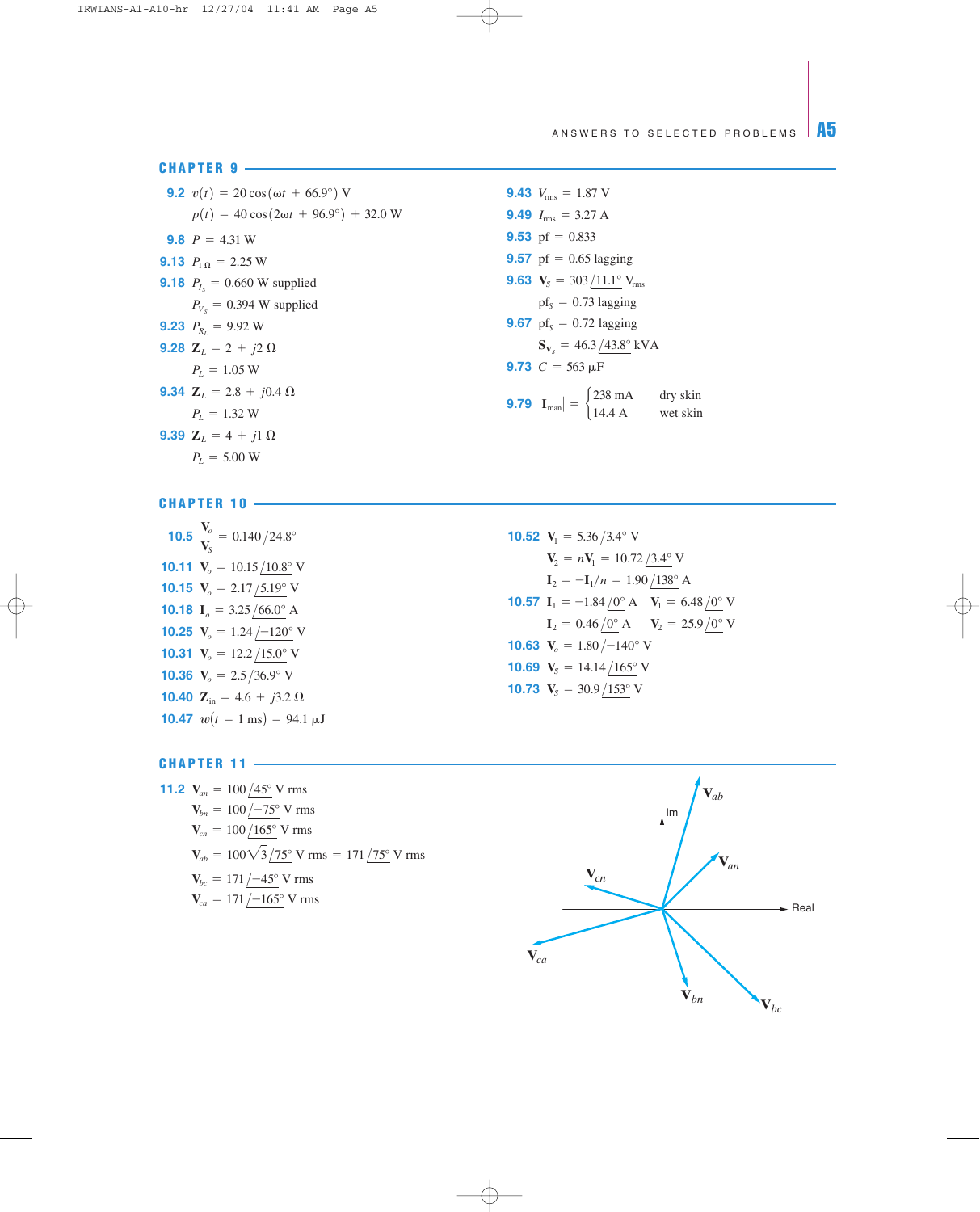# A6 ANSWERS TO SELECTED PROBLEMS

**11.9** 
$$
I_{aA} = 2.00 / -73.6^{\circ} \text{ A rms}
$$
  
\n $I_{bB} = 2.00 / 166^{\circ} \text{ A rms}$   
\n $I_{cC} = 2.00 / 46.4^{\circ} \text{ A rms}$   
\n**11.13**  $\mathbf{Z} = 3.5 - j1 \Omega$   
\n**11.16**  $V_{ab} = 217 / 40^{\circ} \text{ V rms}$   
\n**11.23**  $\mathbf{Z}_L = 10 + j12 \Omega$   
\n**11.29**  $|V_{AB}| = 199 \text{ V rms}$   
\n**11.34**  $V_{AB} = 208 / 60^{\circ} \text{ V rms}$   
\n**11.37**  $V_{an} = 103 / 43.7^{\circ} \text{ V rms}$   
\n $V_{bn} = 103 / -76.3^{\circ} \text{ V rms}$   
\n $V_{cn} = 103 / 163.7^{\circ} \text{ V rms}$ 

**11.41** 
$$
I_{AN1} = 9.38 / -4.39^{\circ}
$$
 A rms  
\n $I_{BN1} = 9.38 / -124.4^{\circ}$  A rms  
\n $I_{CN1} = 9.38 / 115.6^{\circ}$  A rms  
\n**11.47**  $\mathbb{Z}_L = 12 / 25^{\circ}$   $\Omega$   
\n**11.54**  $\mathbb{S}_3 = 18.4 / 49.4^{\circ}$  kVA  
\n**11.59**  $pf_{new} = 0.966$  lagging  
\n**11.63**  $C = 16.4 \mu F$ 

**12.1** 
$$
\mathbf{Z} = R \left[ \frac{s^2 + \frac{s}{RC} + \frac{1}{LC}}{s^2 + \frac{1}{LC}} \right]
$$
  
\n**12.5**  $\mathbf{Z}_i = \frac{1.8s + 1}{s}$   
\n**12.9**  $\mathbf{H}(j\omega) = \frac{10(j\omega)}{(j\omega + 1)(j\omega + 10)}$ 



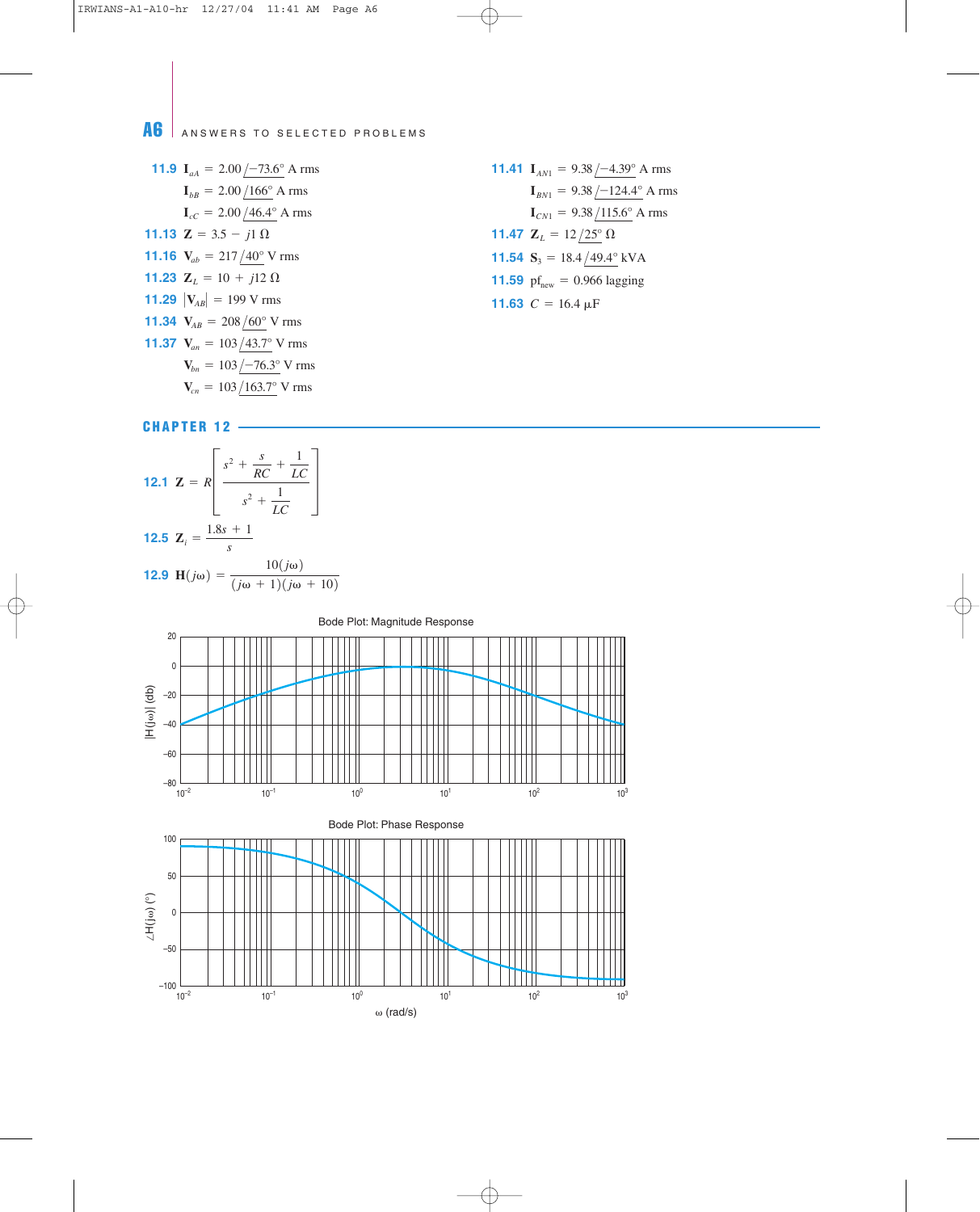# ANSWERS TO SELECTED PROBLEMS A7



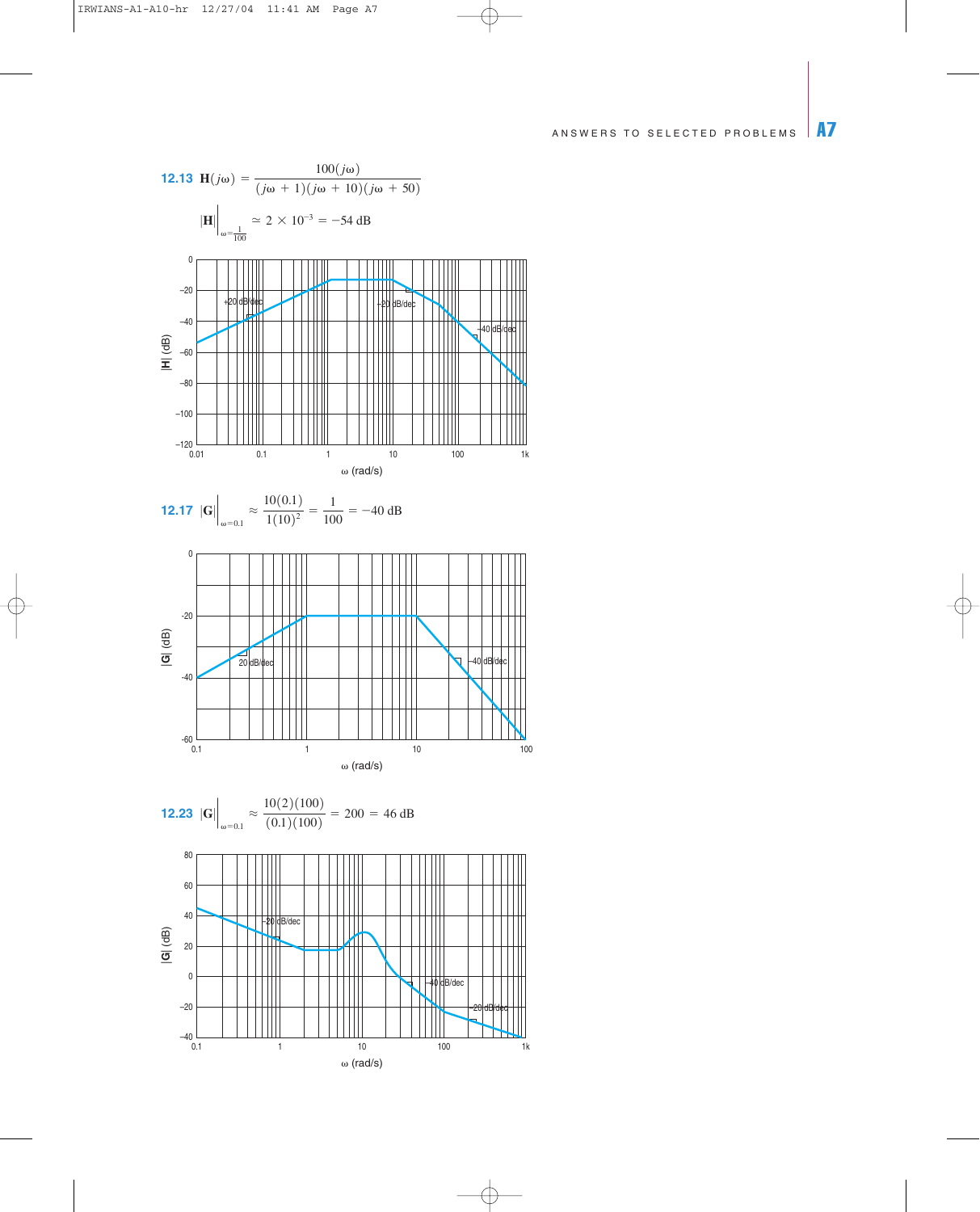A8 ANSWERS TO SELECTED PROBLEMS

**12.29 H**(*j*
$$
\omega
$$
) =  $\frac{5.33 \times 10^4 (j\omega + 1)(j\omega + 120)}{(j\omega + 10)(j\omega + 80)^2}$   
\n**12.34 G**(*j* $\omega$ ) =  $\frac{288(j\omega + 100)^2}{j\omega (j\omega + 900)[(j\omega)^2 + j4\omega + 400]}$   
\n**12.39**  $\omega_o$  = 7.07 krad/s  
\n $Q$  = 14.14  
\n $\omega_{\text{max}}$  = 7.06 krad/s  
\n $|\mathbf{V}_{\text{omax}}|$  = 84.9 V  
\n**12.44**  $Q$  = 3.33  
\n $C$  = 100  $\mu$ F

 $BW = 300 \text{ rad/s}$ 

## **CHAPTER 13**

**13.1** 
$$
\mathcal{L}[f(t)] = e^{-(s+a)}
$$
  
\n**13.32**  
\n**13.5**  $\mathbf{F}(s) = e^{-(s+a)} \bigg\{ \frac{\omega \cos \omega}{(s+a)^2 + \omega^2} + \frac{(s+a)\sin \omega}{(s+a)^2 + \omega^2} \bigg\}$   
\n**13.8**  $\mathbf{F}(s) = \frac{e^{-(s+a)}}{s+1}$   
\n**13.12** (a)  $f(t) = \frac{1}{6} \big[ 1 + 3e^{-2t} - 4e^{-3t} \big] u(t)$   
\n(b)  $f(t) = \frac{1}{2} \big[ 1 - 2e^{-t} + 3e^{-2t} \big] u(t)$   
\n**13.16** (a)  $f(t) = 10e^{-t} \cos(t - 90^\circ) u(t)$   
\n(b)  $f(t) = 10e^{-2t} \cos(t) u(t)$   
\n**13.21** (a)  $f(t) = \bigg[ -\frac{1}{2}e^{-2t} + 1.58e^{-t} \cos(t - 18.4^\circ) \bigg] u(t)$   
\n(b)  $f(t) = [\delta(t) - e^{-2t} \cos(t + 90^\circ)] u(t)$   
\n**13.27** (a)  $f(t) = \big[ te^{-t} - 3e^{-t} + 4e^{-2t} \big] u(t)$   
\n(b)  $f(t) = \frac{1}{16} \big[ t - 4te^{-4t} - e^{-4t} \big] u(t)$   
\n**13.48**

**12.49**  $R = 2000 \Omega$ **12.53**  $L_{\text{new}} = 50 \mu H$ **12.57** Filter is highpass **12.63 (a)**  $I_{ABC} = 50 \mu A$ **(b)**  $0.952 \text{ mS} \le g_m \le 1.053 \text{ mS}$ **12.69 (a)**  $R_G = 100 \text{ M}\Omega$ **(b)**  $R = 500 \Omega$ **12.75** Arbitrarily select  $C = 1$  nF, yields  $R = 6.87$  k $\Omega$  $R_G = 100 \text{ k}\Omega$  $R = 2 \Omega$  $C_{\text{new}} = 12.5 \,\mu\text{F}$  $L = 10$  nH  $C = 25 \mu F$ 

**13.32** 
$$
f(t) = 2e^{-8(t-1)} - e^{-4(t-1)}u(t-1)
$$
  
\n**13.37**  $y(t) = [e^{-t} - e^{-2t}]u(t)$   
\n**13.41** *Initial values*  
\n**(a)**  $\lim_{t \to 0} f(t) = 2$   
\n**(b)**  $\lim_{t \to 0} f(t) = 2$   
\n**(c)**  $\lim_{t \to 0} f(t) = 2$   
\n*Final values*  
\n**(a)**  $\lim_{t \to \infty} f(t) = 4$   
\n**(b)**  $\lim_{t \to \infty} f(t) = 0$   
\n**(c)**  $\lim_{t \to \infty} f(t) = 0$   
\n**13.45**  $i(t) = 2e^{-4.5t}u(t)$  A  
\n**13.48**  $v_o(t) = 2.67e^{-1.67t}u(t)$  V

**14.1** 
$$
\mathbf{Z}_{(s)} = \frac{6s + 8}{6s^2 + 16s + 11}
$$
  
\n**14.6**  $v_o(t) = [4\sqrt{2} e^{-t} \cos(t - 45^\circ)]u(t)$  V  
\n**14.11**  $v_o(t) = [2\sqrt{2} e^{-t} \cos(t - 45^\circ)]u(t)$  V  
\n**14.16**  $v_o(t) = [2(1 - e^{-t})]u(t)$  V  
\n**14.21**  $v_o(t) = [4 - 5e^{-t} + 2e^{-2t}]u(t)$  V  
\n**14.25**  $v_o(t) = [1.5(1 - e^{-4t})]u(t)$  V

**14.30** 
$$
v_o(t) = 9.6e^{-t}u(t)
$$
 V  
\n**14.35**  $v_o(t) = 1.15[e^{-0.42t} - e^{-1.58t}]u(t)$  V  
\n**14.38**  $v_o(t) = 12e^{-2t}u(t)$  V  
\n**14.42**  $v_o(t) = \left(4 - \frac{4}{3}e^{-4t}\right)u(t) - \left(4 - \frac{4}{3}e^{-4(t-1)}\right)u(t-1)$  V  
\n**14.45**  $\frac{V_o}{V_i} = \frac{s+1}{14s+6}$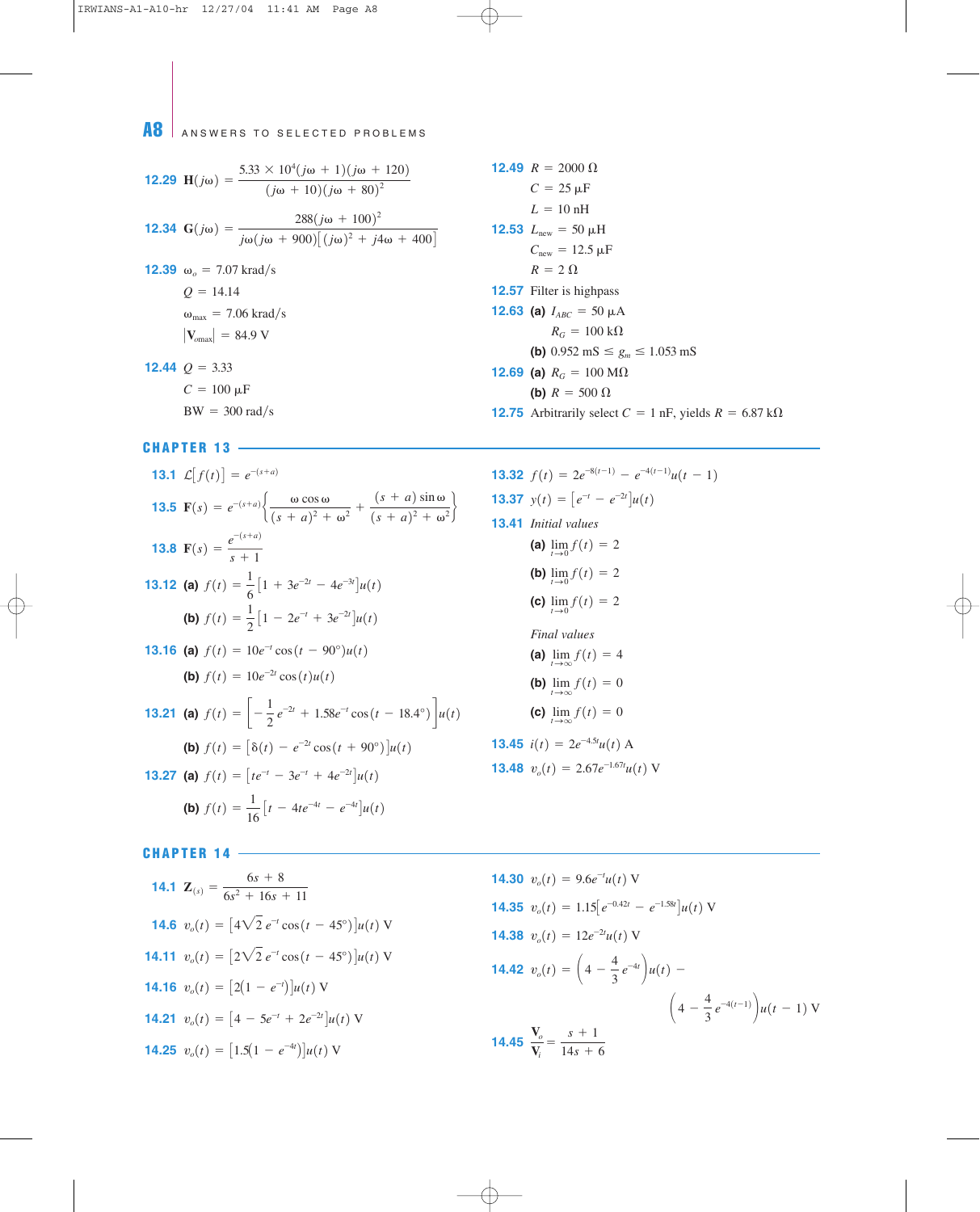# ANSWERS TO SELECTED PROBLEMS A9

**14.51** 
$$
\frac{V_o}{V_s} = \frac{-s}{s^2 + 2s + 2}
$$
 Roots at  $s = \frac{-2 \pm \sqrt{4 - 8}}{2} = -1 \pm j1$  {Complex conjugate pales.  
\n**14.54**  $\omega_o = \sqrt{40} \text{ rad/s}$  **14.59**  $v_o(t) = 4.71 \cos(t - 45^\circ)$  V

$$
2\zeta\omega_o = 22 \implies \zeta = 1.74
$$
 overdamped **14.63**  $v_o(t) = 5.22 \cos(2t + 97.8^\circ)$  V

**15.3** 
$$
f(t) = \sum_{n=-\infty}^{\infty} \frac{2}{jn\pi} e^{jn\omega_0 t}
$$
  
\n**15.8**  $v(t) = \frac{2}{\pi} \sum_{n=1}^{\infty} \frac{3}{n} \sin(n\pi t/2) - \frac{1}{n} \cos(n\pi t/2)$  V  
\n**15.13**  $a_n = \frac{4}{(n\pi)^2} (\cos(n\pi/2) - 1) + \frac{4}{n\pi} \sin(n\pi/2)$   
\n $a_o = -\frac{1}{4} b_n = 0$   
\n**15.18**  $v(t) = -\frac{\pi}{4} + \sum_{n=1}^{\infty} \frac{1}{\pi n^2} (\cos(n\pi) - 1) \cos(nt) + \frac{1}{n} (1 - 2 \cos(n\pi)) \sin(nt)$  V

**15.24** 
$$
f(t) = -4 \sin(20\pi t) - 5 \sin(40\pi t) - 3 \sin(60\pi t)
$$
  
-  $2 \sin(80\pi t) - \sin(100\pi t)$ 

**15.29** 
$$
v_o(t) = \frac{1}{4} + 0.285 \cos(t + 26.6^\circ) +
$$
  
0.023 cos(t - 49°) V

**15.32** P = 127.6 W  
**15.37** 
$$
v_o(t) = 1.27 \cos(4t - 58^\circ)
$$
 V  
**15.41**  $w = 0.106$  J

**CHAPTER 16 -**

**16.1 (a)** 
$$
y_{11} = \frac{I_1}{V_1}\Big|_{V_2=0} = \frac{1}{Z_L}
$$
  $y_{21} = -\frac{1}{Z_L}$   
\n $y_{12} = -\frac{1}{Z_L}$   $y_{22} = \frac{1}{Z_L}$   
\n**(b)**  $z_{11} = \frac{V_1}{I_1}\Big|_{I_2=0} = Z_L$   $z_{21} = \frac{V_2}{I_1}\Big|_{I_2=0} = Z_L$   
\n $z_{12} = Z_L$   $z_{22} = Z_L$   
\n**16.7**  $y_{11} = \frac{I_1}{V_1}\Big|_{V_2=0} = \frac{1}{Z_1}$   $y_{22} = \frac{I_2}{V_2}\Big|_{V_1=0} = \frac{1}{Z_2}$   
\n $y_{21} = \frac{I_2}{V_1}\Big|_{V_2=0} = \frac{\gamma}{Z_2}$   $y_{12} = \frac{I_1}{V_2}\Big|_{V_1=0} = 0$   
\nFor  $y_{21}$   $I_2 = \frac{\gamma V_1}{z_2}$   
\n $\frac{Z_2}{V_1} = \frac{\gamma V_1}{z_2}$ 

**16.11** 
$$
\frac{V_2}{V_1} = -438
$$
  
\n**16.18**  $\mathbf{h}_{11} = \frac{V_1}{I_1} \Big|_{V_2=0} = R_1 / R_2 = \frac{2}{3} \Omega$   
\n $\mathbf{h}_{21} = \frac{I_2}{I_1} \Big|_{V_2=0} = \frac{-R_1}{R_1 + R_2} = -\frac{1}{3}$   
\n $\mathbf{h}_{12} = \frac{V_1}{V_2} \Big|_{I_1=0} = \frac{R_1}{R_1 + R_2} = \frac{1}{3}$   
\n $\mathbf{h}_{22} = \frac{I_2}{V_2} \Big|_{I_1=0} = \frac{1}{R_3 / / (R_1 + R_2)} = \frac{2}{3} S$   
\n**16.22** (a)  $\mathbf{A} = \frac{V_1}{V_2} \Big|_{I_2=0} = 1$   $\mathbf{B} = \frac{V_1}{-I_2} \Big|_{V_2=0} = Z_L$   
\n $\mathbf{C} = \frac{I_1}{V_2} \Big|_{I_2=0} = 0$   $\mathbf{D} = \frac{I_1}{-I_2} \Big|_{V_2=0} = 1$   
\n(b)  $\mathbf{A} = \frac{V_1}{V_2} \Big|_{I_2=0} = 1$   $\mathbf{B} = \frac{V_1}{-I_2} \Big|_{V_2=0} = 0$   
\n $\mathbf{C} = \frac{I_1}{V_2} \Big|_{I_2=0} = \frac{1}{Z_L}$   $\mathbf{D} = \frac{I_1}{-I_2} \Big|_{V_2=0} = 1$